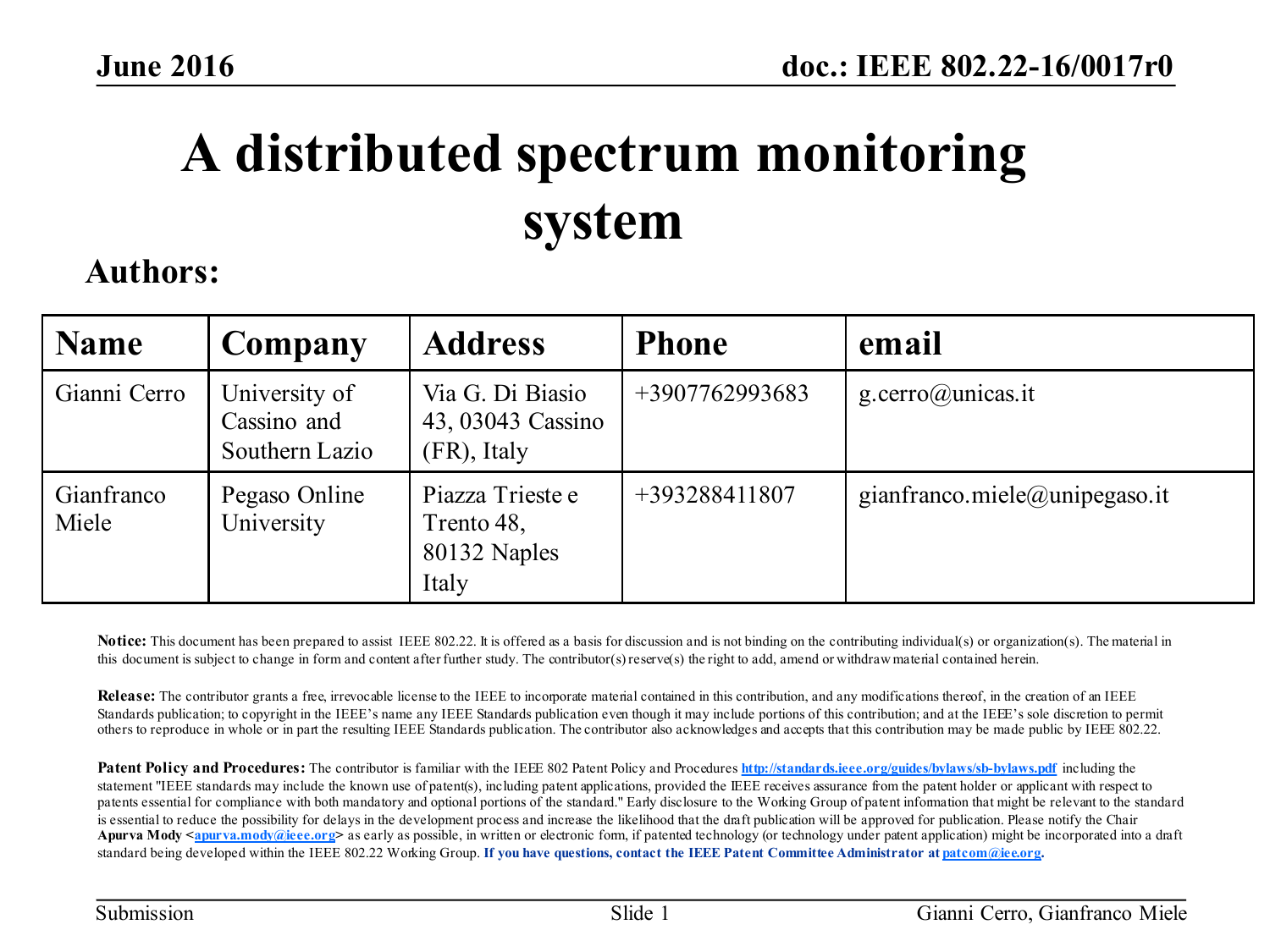### **Overview**

- 1. WHAT does *DUAL-USE* mean?
- 2. WHAT is a *SMS* (Spectrum Monitoring System)?
- 3. WHICH *SDR* platform is used?
- 4. HOW the system works?
- 5. WHICH sensing algorithms are employed?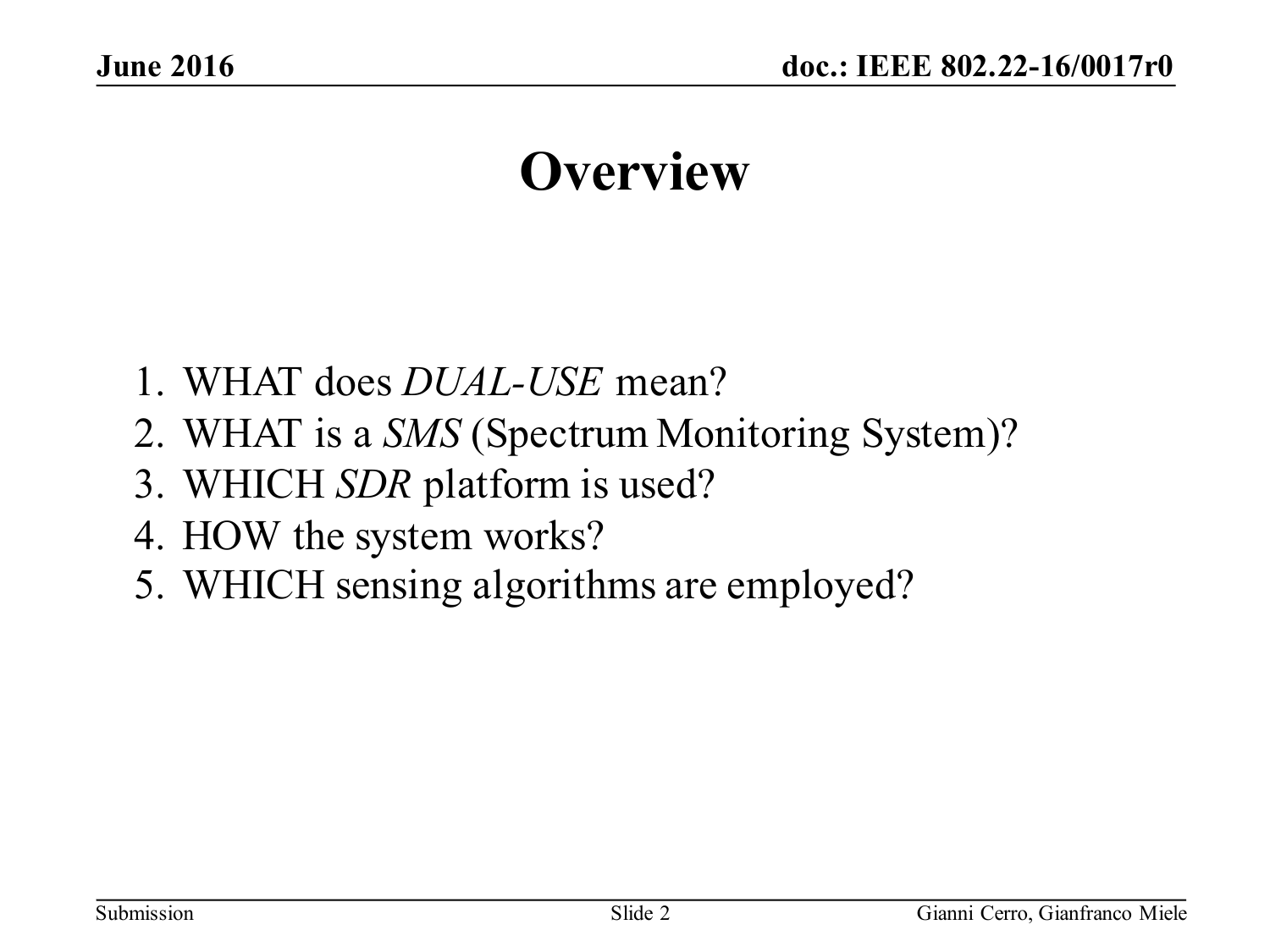## **Section I : DUAL – USE meaning**

Dual-use products, services and technologies can address the needs of both defense and civil communities. A large and increasing number of technologies are generic and not specific to single civil or military applications.\*

Dual-use technology transfer is the ability to adapt a technology developed in one sector (defense or civil) for use in the other (civil or defense).\*

### *\**EU funding for *dual use* - Guide for Regions and SMEs, European Commission, October 2014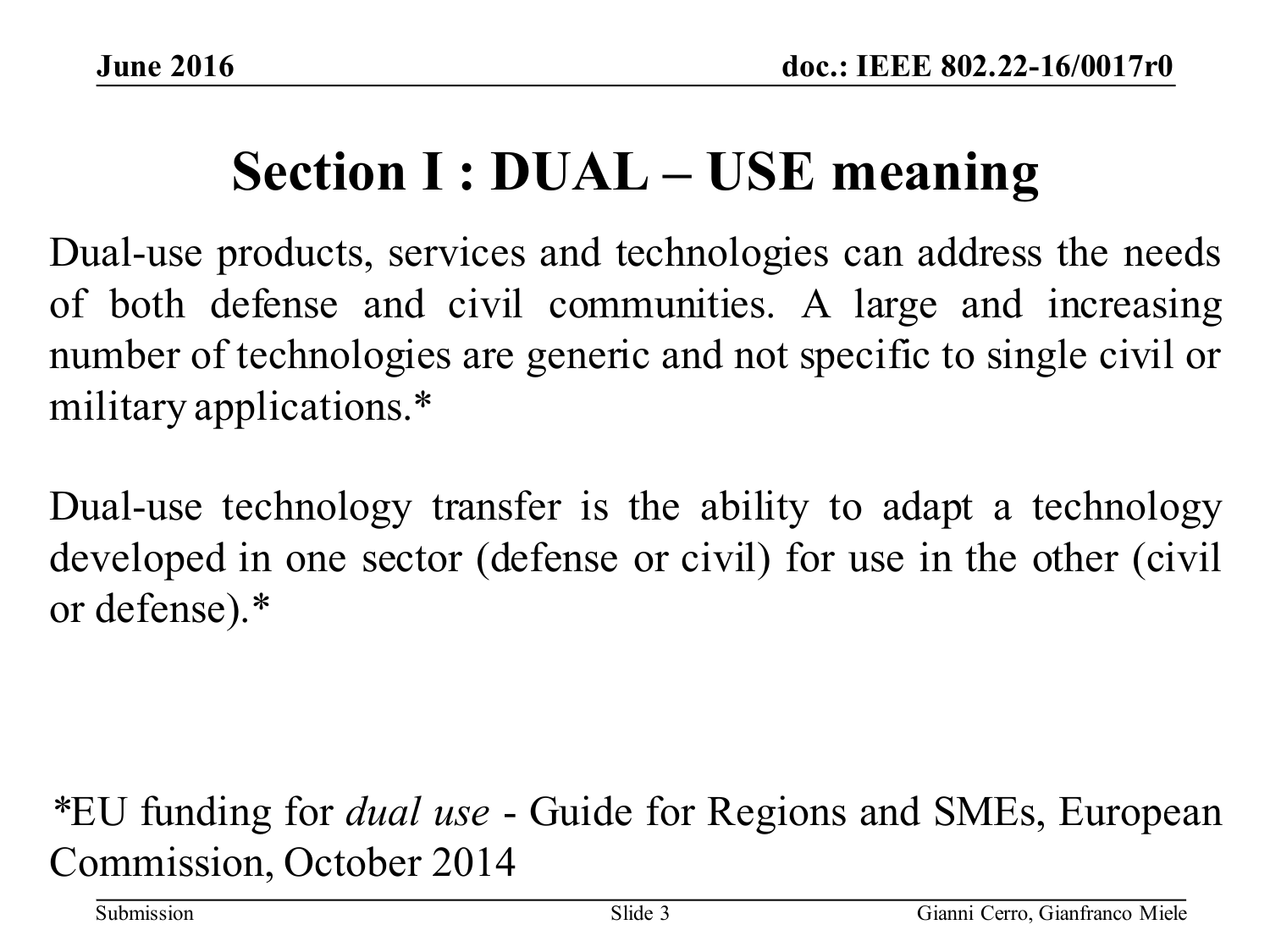# **Section II: WHAT is a SMS (Spectrum Monitoring System)?**

- § It can be configured as a support system for cognitive radio devices for continuous evaluation of spectral opportunity.
- § Features:
	- fast sensing times;
	- tunable accuracy;
	- wide frequency range;
	- fast network connection;
	- wide geographical area coverage;
	- security;
	- cost-effective system.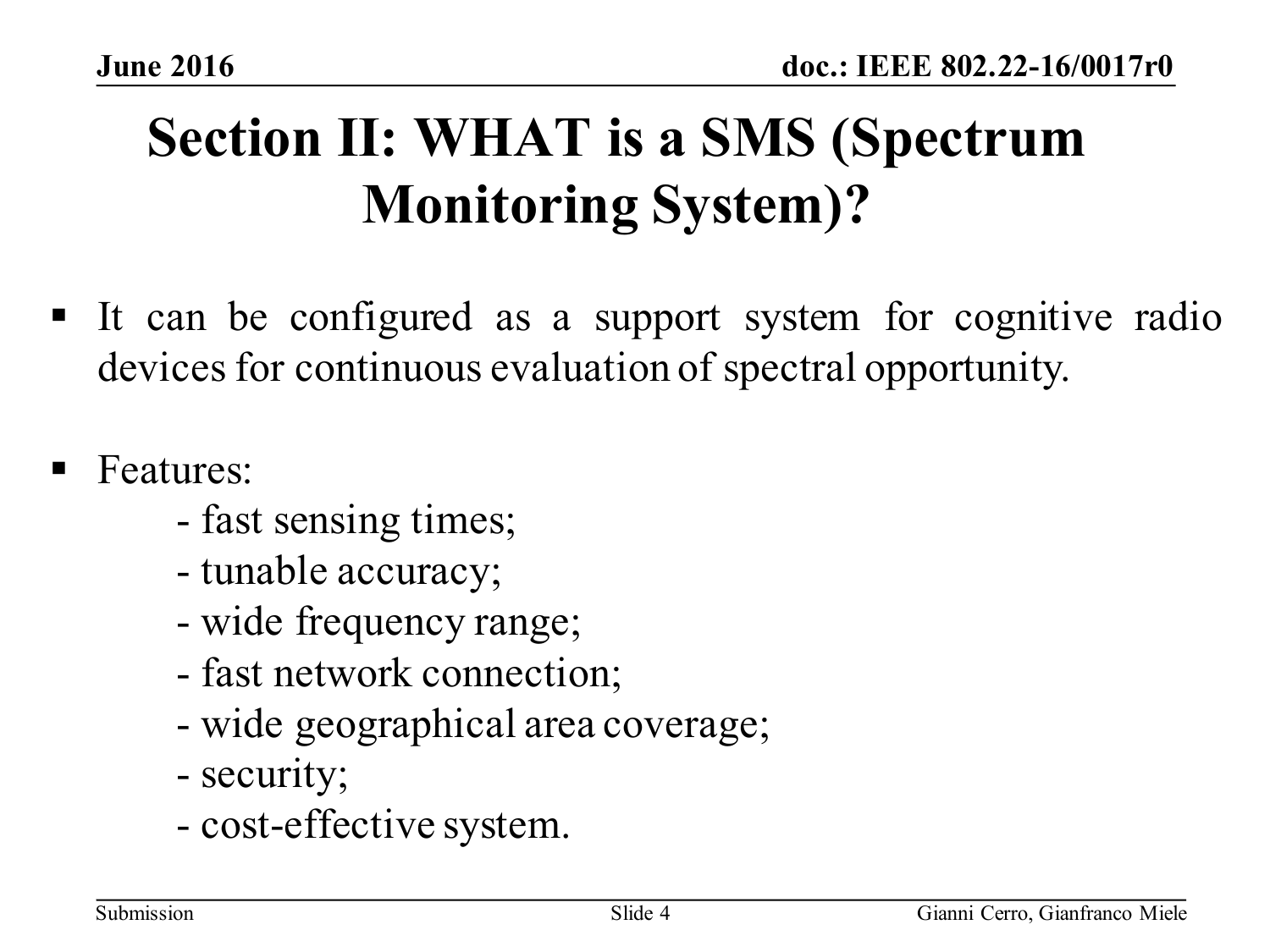### **Section III: WHICH SDR platform is used? Instrument specifications:**

**ETTUS E310 SDR\***



*Processing unit:*  ARM Cortex A9, 667 MHz clock frequency, dual core; FPGA unit: Xilinx 7 Series; RAM: 1GB DDR3 for ARM, 512 MB DDR3 for FPGA logic;

### *RF features:*

frequency range 70 MHz – 6 GHz, up to 56 MHz of instantaneous bandwidth; 2 RX, 2 TX chains Filter banks

*Peripherals:* 

10/100/1000 BASE-T Ethernet, GPS receiver, USB support.

#### **\*https://www.ettus.com/content/files/USRP\_E310\_Datasheet.pdf**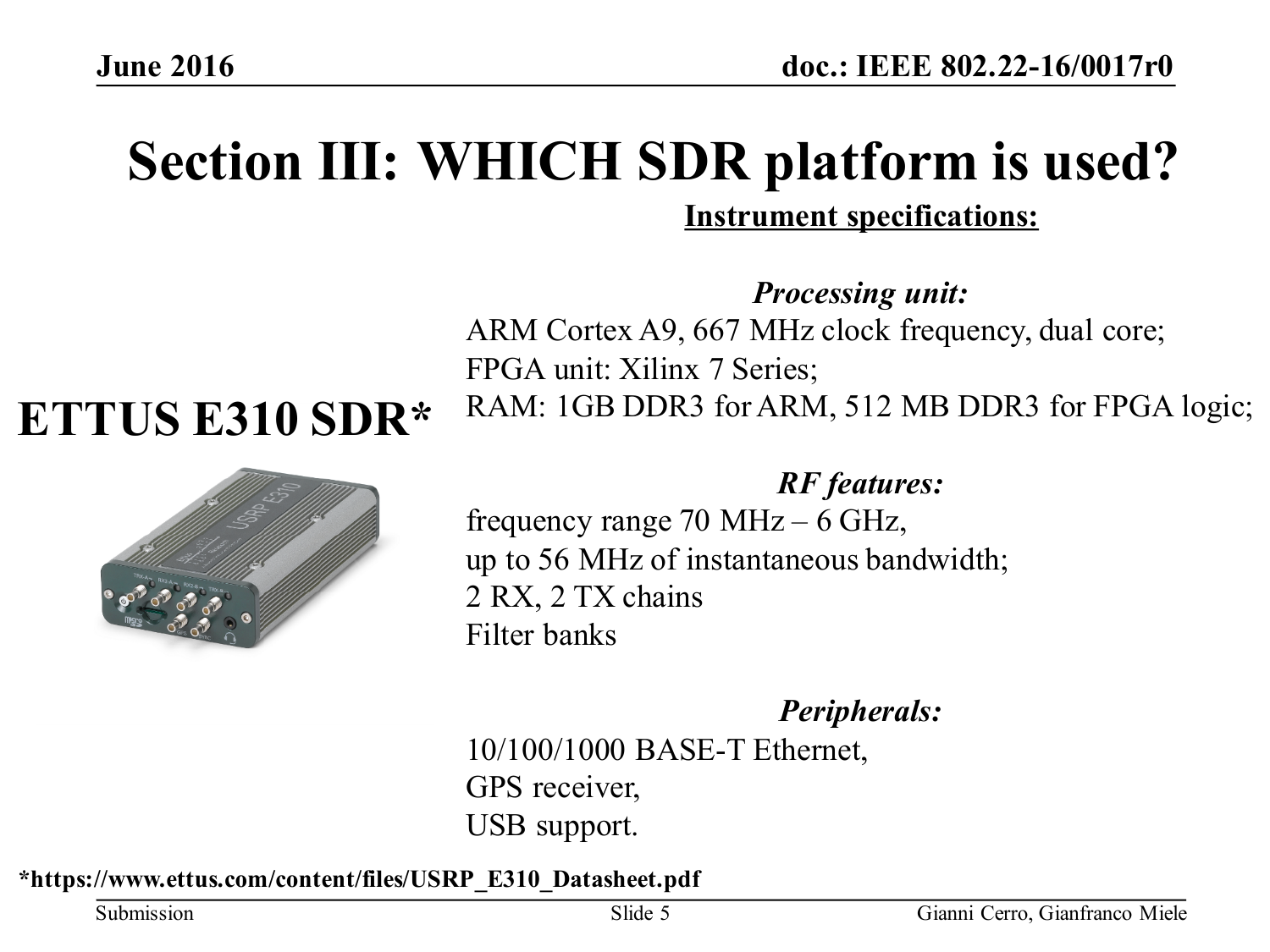## **Section III: WHICH SDR platform is used? Part 2: block diagram**



#### **\*https://www.ettus.com/content/files/USRP\_E310\_Datasheet.pdf**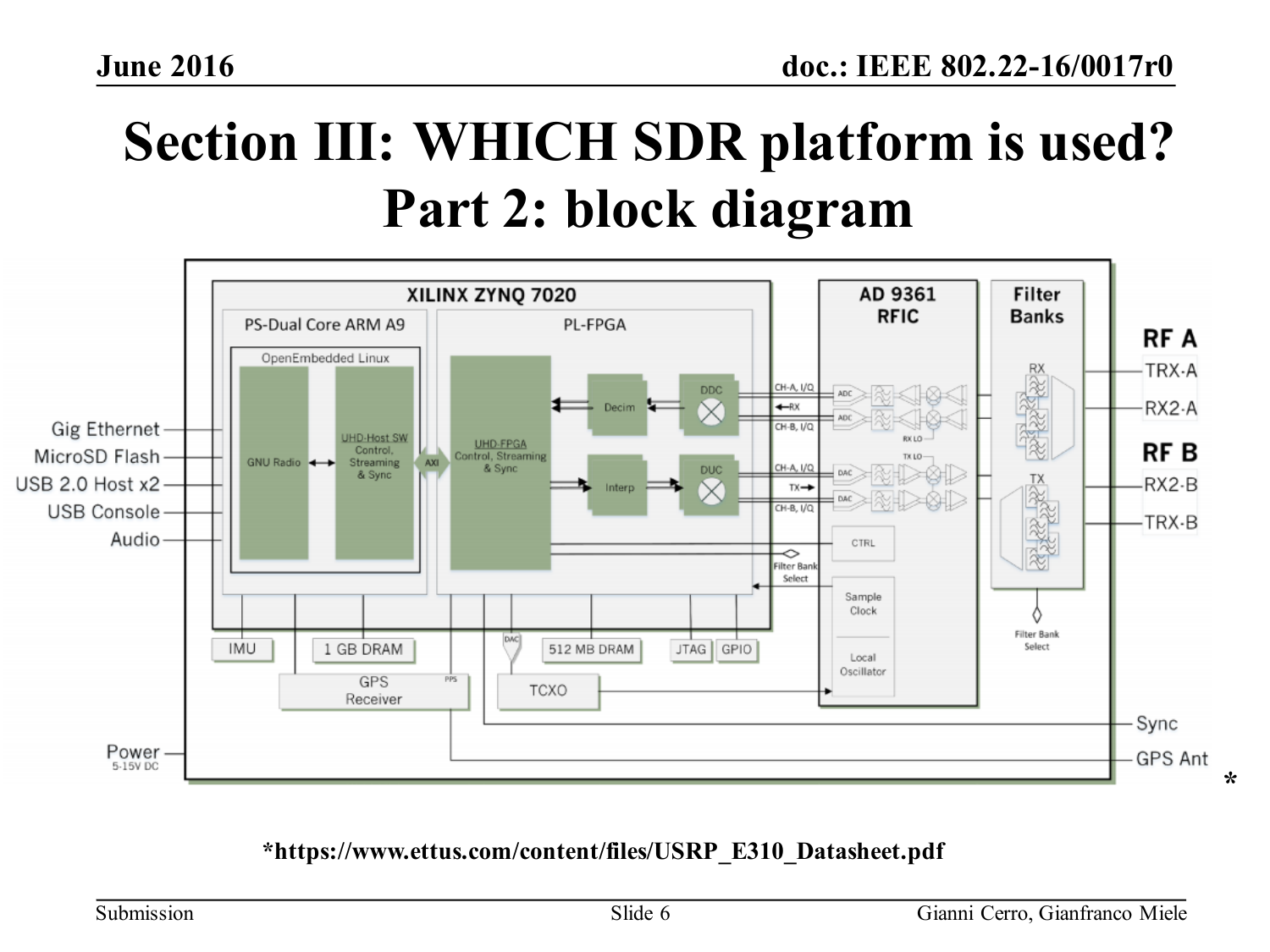# **Section III: WHICH SDR platform is used? Part 3: filter bank response**





**\*https://www.ettus.com/content/files/USRP\_E310\_Datasheet.pdf**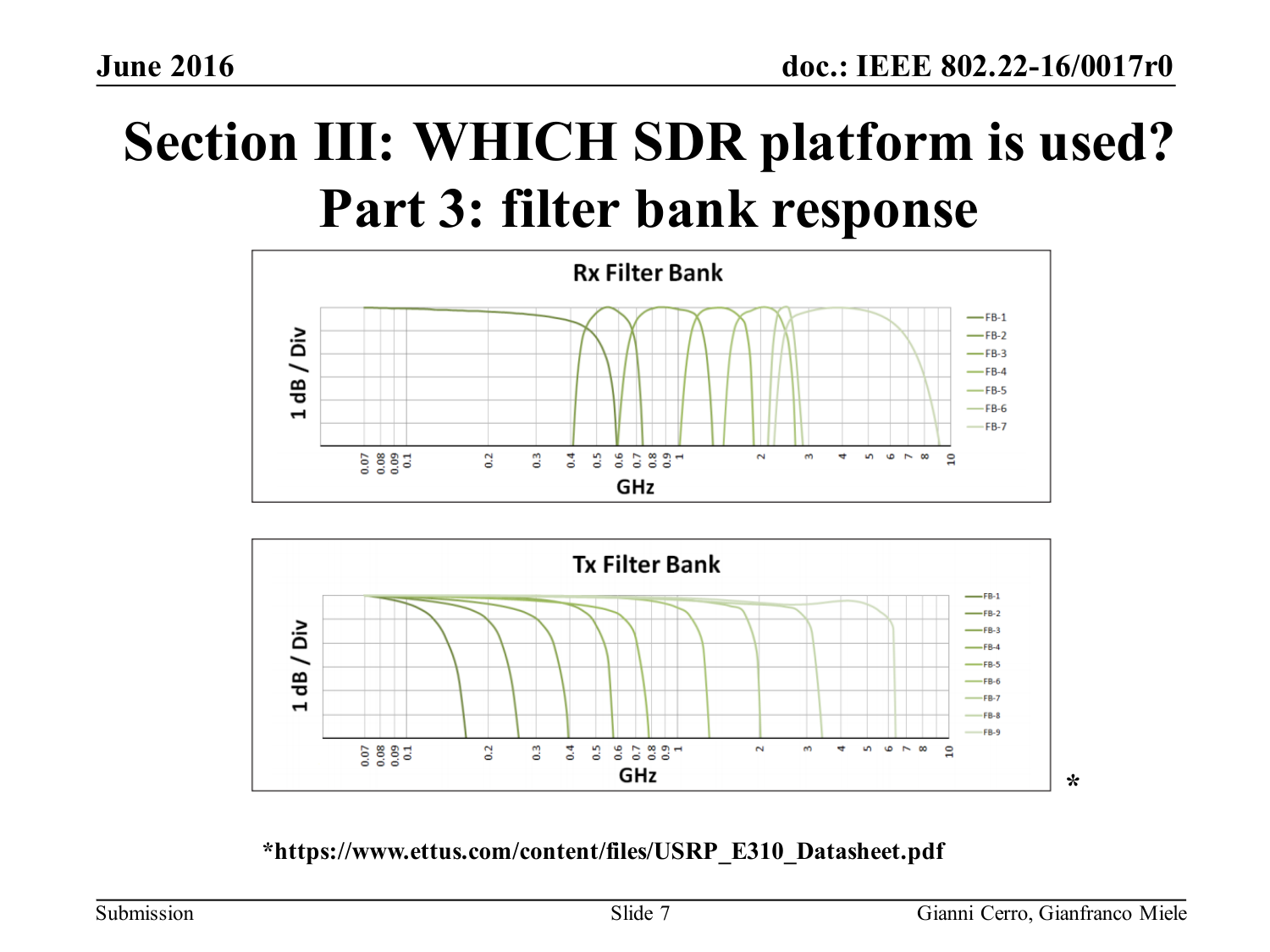### **Section IV: HOW the system works?**



In **phase 2**, SDRs perform sensing according to the received parameters and additional information consisting of time-stamp, task execution time and GPS coordinates is provided together with occupancy data.

- **Three phases: 1. Initialization; 2. Sensing stage;**
- **3. Data collection and storage.**

In **phase 1**, the central server initializes the sensing devices with the features of the sensing phase: frequency interval, performance and time constraints, final user of the sensing (civil or military).

In **phase 3**, data are cyphered with different cryptoschemes, depending on the sensing final user. In particular, AES 256 and 3-DES cryptoschemes are adopted in military and civil case, respectively. Then, the cyphered data are sent to the central server, results are evaluated and proper information is transferred to the geolocation database.